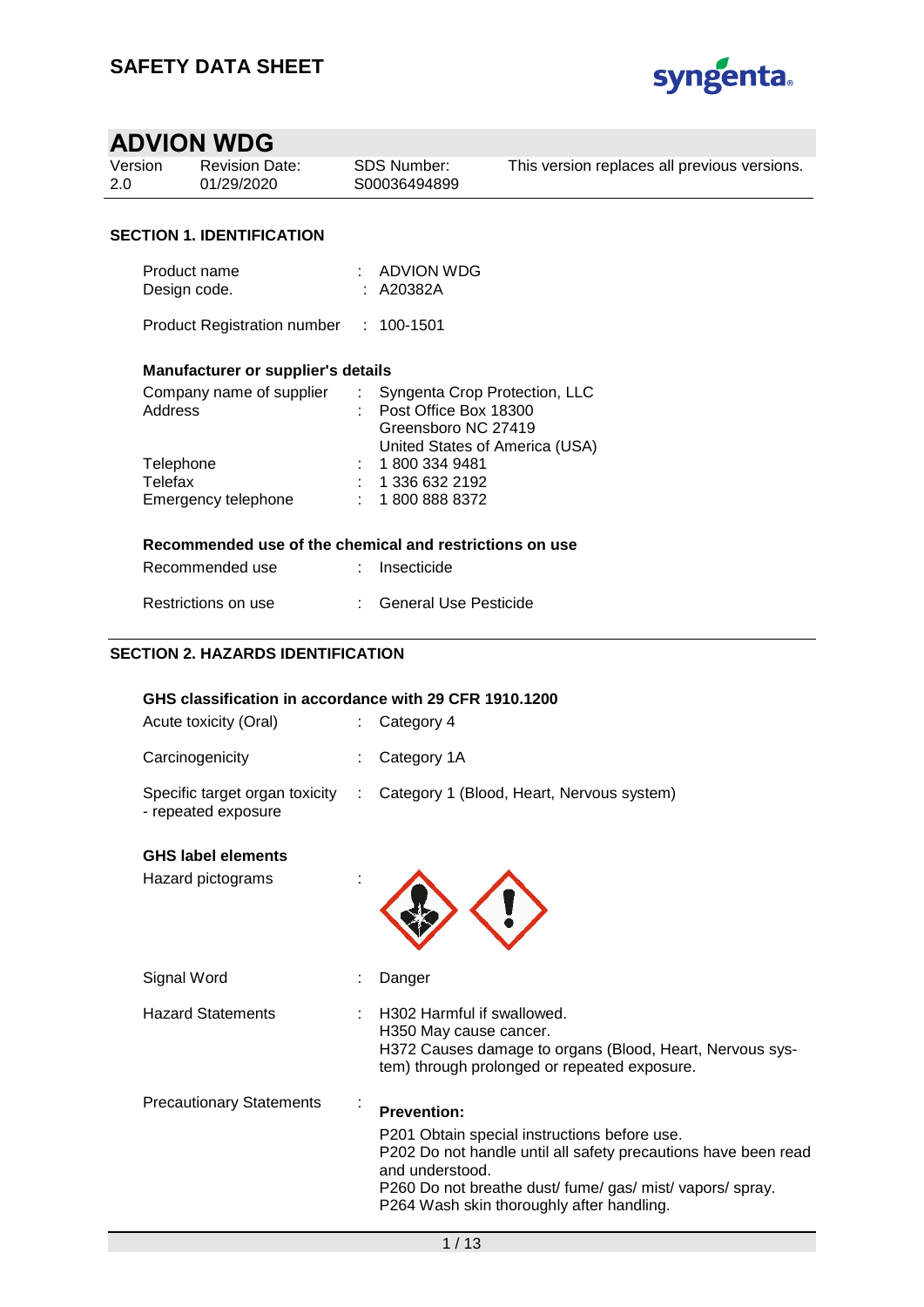

| SDS Number:<br><b>Revision Date:</b><br>Version<br>01/29/2020<br>S00036494899<br>-2.0 | This version replaces all previous versions. |
|---------------------------------------------------------------------------------------|----------------------------------------------|
|---------------------------------------------------------------------------------------|----------------------------------------------|

P270 Do not eat, drink or smoke when using this product. P280 Wear protective gloves/ protective clothing/ eye protection/ face protection.

#### **Response:**

P301 + P312 + P330 IF SWALLOWED: Call a POISON CENTER/doctor if you feel unwell. Rinse mouth. P308 + P313 IF exposed or concerned: Get medical advice/ attention.

#### **Storage:**

P405 Store locked up.

#### **Disposal:**

P501 Dispose of contents/ container to an approved waste disposal plant.

#### **Other hazards**

None known.

### **SECTION 3. COMPOSITION/INFORMATION ON INGREDIENTS**

Substance / Mixture : Mixture

#### **Components**

| Chemical name      | ICAS-No.    | Concentration (% w/w) |
|--------------------|-------------|-----------------------|
| lindoxacarb        | 173584-44-6 | 20                    |
| <b>Ikaolin</b>     | 1332-58-7   | $>= 5 - < 10$         |
| sucrose, pure      | 157-50-1    | $>= 1 - 5$            |
| titanium dioxide   | 13463-67-7  | $>= 0.1 - < 1$        |
| <b>dioxosilane</b> | 14808-60-7  | $>= 0.1 - 1.1$        |

Actual concentration is withheld as a trade secret

#### **SECTION 4. FIRST AID MEASURES**

| General advice          | Have the product container, label or Safety Data Sheet with<br>you when calling the emergency number, a poison control<br>center or physician, or going for treatment.                                                  |
|-------------------------|-------------------------------------------------------------------------------------------------------------------------------------------------------------------------------------------------------------------------|
| If inhaled              | $\therefore$ Take the victim into fresh air.<br>If breathing is irregular or stopped, administer artificial<br>respiration.<br>Keep patient warm and at rest.<br>Call a physician or poison control center immediately. |
| In case of skin contact | : Take off all contaminated clothing immediately.<br>Wash off immediately with plenty of water.<br>If skin irritation persists, call a physician.<br>Wash contaminated clothing before re-use.                          |
| In case of eye contact  | : Rinse immediately with plenty of water, also under the eyelids,<br>for at least 15 minutes.<br>Remove contact lenses.<br>Immediate medical attention is required.                                                     |
| If swallowed            | : If swallowed, seek medical advice immediately and show this<br>container or label.<br>Do NOT induce vomiting.                                                                                                         |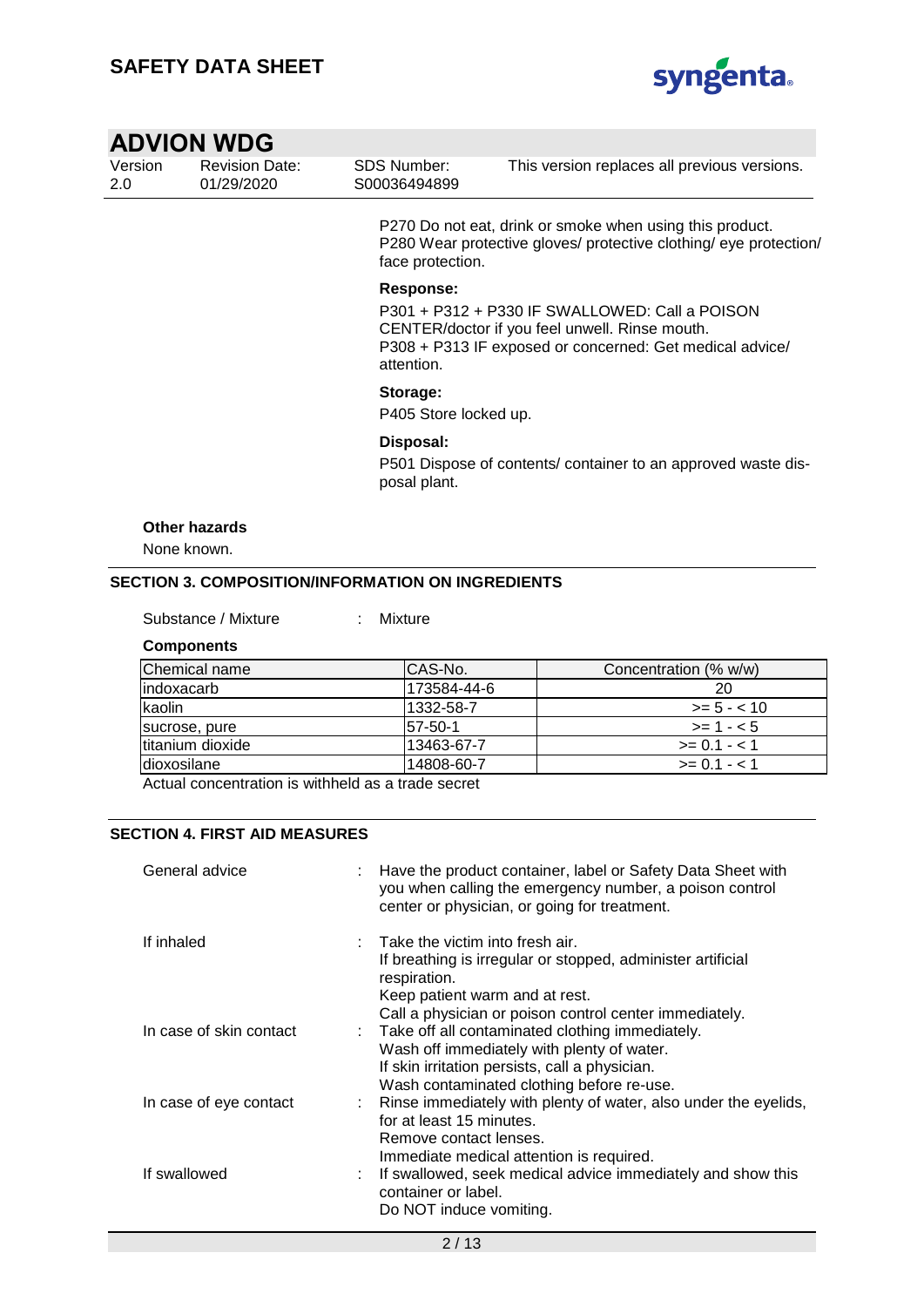

| Version<br>2.0 |                                          | <b>Revision Date:</b><br>01/29/2020                                                      |                 | <b>SDS Number:</b><br>S00036494899                                                                                                                           | This version replaces all previous versions.                                                                                                                                                                                                                                                                                                          |
|----------------|------------------------------------------|------------------------------------------------------------------------------------------|-----------------|--------------------------------------------------------------------------------------------------------------------------------------------------------------|-------------------------------------------------------------------------------------------------------------------------------------------------------------------------------------------------------------------------------------------------------------------------------------------------------------------------------------------------------|
|                | delayed                                  | Most important symptoms<br>and effects, both acute and                                   | ÷.              | Nonspecific<br>No symptoms known or expected.                                                                                                                |                                                                                                                                                                                                                                                                                                                                                       |
|                | Notes to physician                       |                                                                                          | ÷               | There is no specific antidote available.<br>Treat symptomatically.                                                                                           |                                                                                                                                                                                                                                                                                                                                                       |
|                |                                          | <b>SECTION 5. FIRE-FIGHTING MEASURES</b>                                                 |                 |                                                                                                                                                              |                                                                                                                                                                                                                                                                                                                                                       |
|                | media<br>fighting                        | Suitable extinguishing media<br>Unsuitable extinguishing<br>Specific hazards during fire | ÷               | Extinguishing media - small fires<br>carbon dioxide.<br>Extinguishing media - large fires<br>Alcohol-resistant foam<br>or<br>Water spray<br>fire.<br>health. | Use water spray, alcohol-resistant foam, dry chemical or<br>Do not use a solid water stream as it may scatter and spread<br>As the product contains combustible organic ingredients, fire<br>will produce dense black smoke containing hazardous<br>products of combustion (see section 10).<br>Exposure to decomposition products may be a hazard to |
|                | Further information<br>for fire-fighters | Special protective equipment                                                             | t.<br>$\sim$ 1. | courses.<br>apparatus.                                                                                                                                       | Do not allow run-off from fire fighting to enter drains or water<br>Cool closed containers exposed to fire with water spray.<br>Wear full protective clothing and self-contained breathing                                                                                                                                                            |

## **SECTION 6. ACCIDENTAL RELEASE MEASURES**

| Personal precautions, protec-:<br>tive equipment and emer-<br>gency procedures | Refer to protective measures listed in sections 7 and 8.<br>Avoid dust formation.                                                                                                                                                                                                                                                                                                                       |
|--------------------------------------------------------------------------------|---------------------------------------------------------------------------------------------------------------------------------------------------------------------------------------------------------------------------------------------------------------------------------------------------------------------------------------------------------------------------------------------------------|
| Environmental precautions                                                      | : Do not flush into surface water or sanitary sewer system.<br>If the product contaminates rivers and lakes or drains inform<br>respective authorities.                                                                                                                                                                                                                                                 |
| Methods and materials for<br>containment and cleaning up                       | Contain spillage, pick up with an electrically protected vacuum<br>cleaner or by wet-brushing and transfer to a container for<br>disposal according to local regulations (see section 13).<br>Do not create a powder cloud by using a brush or compressed<br>air.<br>Clean contaminated surface thoroughly.<br>Clean with detergents. Avoid solvents.<br>Retain and dispose of contaminated wash water. |

### **SECTION 7. HANDLING AND STORAGE**

| Advice on safe handling     | : No special protective measures against fire required.<br>Avoid contact with skin and eyes. |
|-----------------------------|----------------------------------------------------------------------------------------------|
|                             |                                                                                              |
|                             | When using do not eat, drink or smoke.                                                       |
|                             | For personal protection see section 8.                                                       |
| Conditions for safe storage | : No special storage conditions required.                                                    |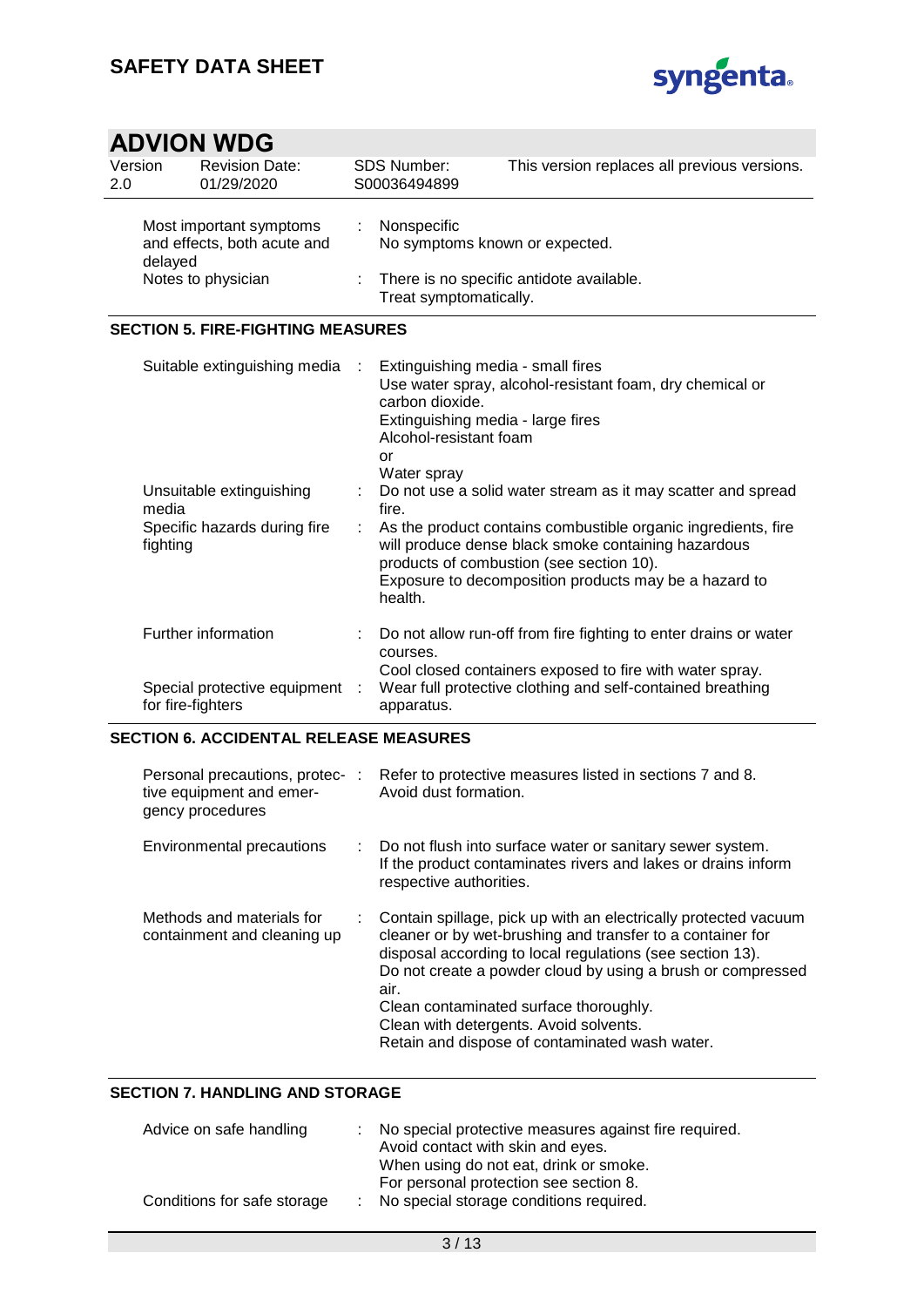

| Version | <b>Revision Date:</b> |
|---------|-----------------------|
| 2.0     | 01/29/2020            |

SDS Number: S00036494899

This version replaces all previous versions.

Keep containers tightly closed in a dry, cool and wellventilated place. Keep out of the reach of children. Keep away from food, drink and animal feedingstuffs.

## **SECTION 8. EXPOSURE CONTROLS/PERSONAL PROTECTION**

#### **Ingredients with workplace control parameters**

| Components       | CAS-No.       | Value type<br>(Form of              | Control parame-<br>ters / Permissible | <b>Basis</b>        |
|------------------|---------------|-------------------------------------|---------------------------------------|---------------------|
|                  |               | exposure)                           | concentration                         |                     |
| indoxacarb       | 173584-44-6   | <b>TWA</b>                          | 1 $mg/m3$<br>(Respirable dust)        | Supplier            |
| kaolin           | 1332-58-7     | TWA (Res-<br>pirable frac-<br>tion) | $2$ mg/m $3$                          | <b>ACGIH</b>        |
|                  |               | TWA (Res-<br>pirable)               | $5$ mg/m $3$                          | <b>NIOSH REL</b>    |
|                  |               | TWA (total)                         | 10 mg/m3                              | <b>NIOSH REL</b>    |
|                  |               | TWA (total<br>dust)                 | 15 mg/m3                              | OSHA <sub>Z-1</sub> |
|                  |               | TWA (respir-<br>able fraction)      | 5 mg/m3                               | OSHA Z-1            |
| sucrose, pure    | $57 - 50 - 1$ | <b>TWA</b>                          | 10 mg/m3                              | <b>ACGIH</b>        |
|                  |               | TWA (Res-<br>pirable)               | $5$ mg/m $3$                          | <b>NIOSH REL</b>    |
|                  |               | TWA (total)                         | 10 mg/m3                              | <b>NIOSH REL</b>    |
|                  |               | TWA (total<br>dust)                 | 15 mg/m3                              | $OSHAZ-1$           |
|                  |               | TWA (respir-<br>able fraction)      | $5$ mg/m $3$                          | OSHA Z-1            |
| titanium dioxide | 13463-67-7    | <b>TWA</b> (total<br>dust)          | $15 \text{ mg/m}$                     | OSHA Z-1            |
|                  |               | <b>TWA</b>                          | 10 mg/m3<br>(Titanium dioxide)        | <b>ACGIH</b>        |
| dioxosilane      | 14808-60-7    | TWA (respir-<br>able)               | 10 mg/m3<br>/%SiO2+2                  | OSHA Z-3            |
|                  |               | TWA (respir-<br>able)               | 250 mppcf<br>/%SiO2+5                 | OSHA Z-3            |
|                  |               | TWA (Res-<br>pirable frac-<br>tion) | $0.025$ mg/m3<br>(Silica)             | <b>ACGIH</b>        |
|                  |               | TWA (Res-<br>pirable dust)          | $0.05$ mg/m $3$<br>(Silica)           | <b>NIOSH REL</b>    |
|                  |               | TWA (Res-<br>pirable dust)          | $0.05$ mg/m3                          | OSHA Z-1            |

**Engineering measures** : THE FOLLOWING RECOMMENDATIONS FOR EXPOSURE CONTROLS/PERSONAL PROTECTION ARE INTENDED FOR THE MANUFACTURE, FORMULATION AND PACKAGING OF THE PRODUCT. FOR COMMERCIAL APPLICATIONS AND/OR ON-FARM APPLICATIONS CONSULT THE PRODUCT LABEL.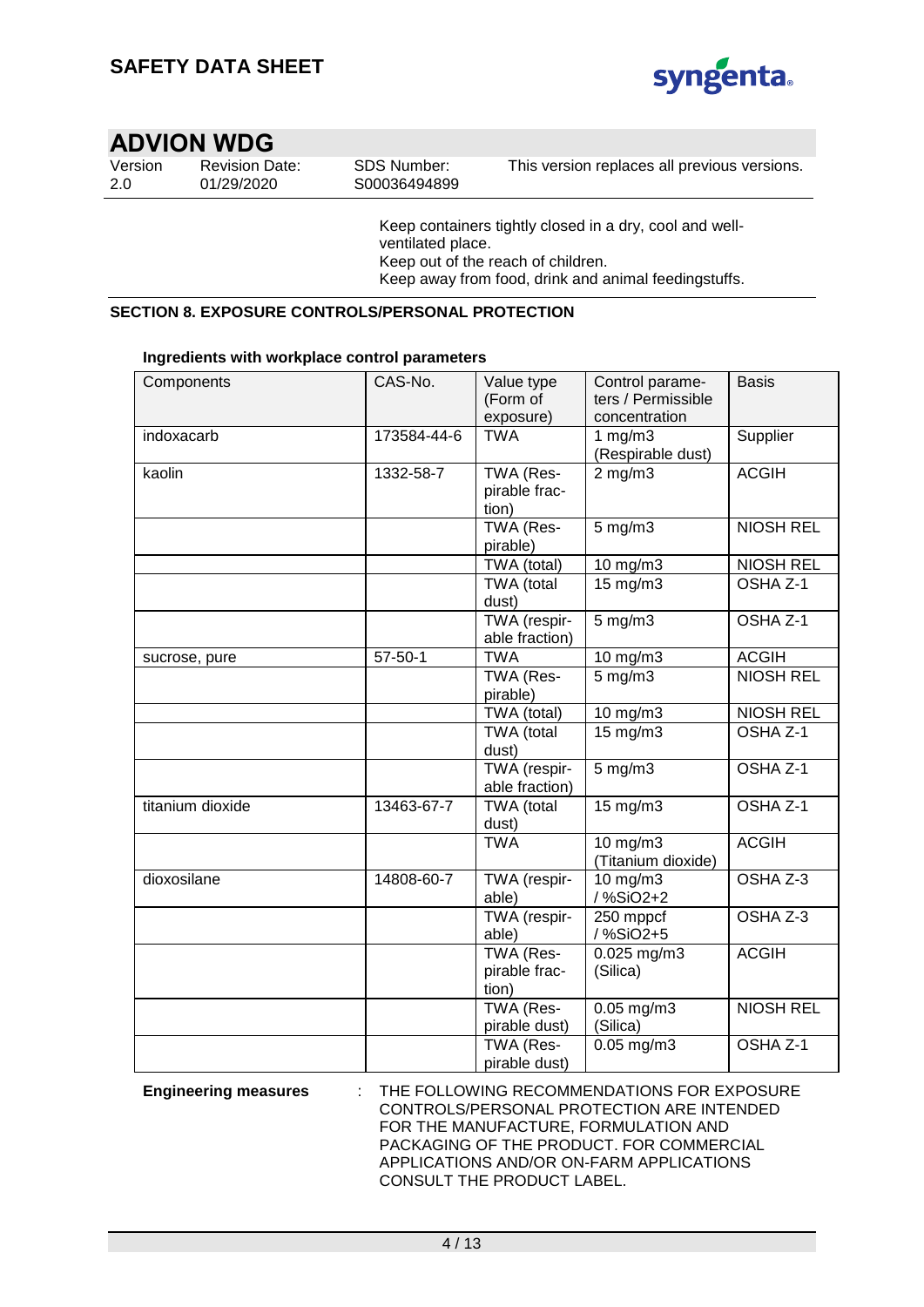

| <b>ADVION WDG</b> |                                            |                                                                                          |                                                                                                                                                                                                                                                                                                                                                                                                                                                                                                                                                                                                                                                                                                                                                                                       |  |  |
|-------------------|--------------------------------------------|------------------------------------------------------------------------------------------|---------------------------------------------------------------------------------------------------------------------------------------------------------------------------------------------------------------------------------------------------------------------------------------------------------------------------------------------------------------------------------------------------------------------------------------------------------------------------------------------------------------------------------------------------------------------------------------------------------------------------------------------------------------------------------------------------------------------------------------------------------------------------------------|--|--|
| Version<br>2.0    | <b>Revision Date:</b><br>01/29/2020        | <b>SDS Number:</b><br>S00036494899                                                       | This version replaces all previous versions.                                                                                                                                                                                                                                                                                                                                                                                                                                                                                                                                                                                                                                                                                                                                          |  |  |
|                   |                                            | actual risks in use.<br>standards.<br>advice.                                            | Containment and/or segregation is the most reliable technical<br>protection measure if exposure cannot be eliminated.<br>The extent of these protection measures depends on the<br>Maintain air concentrations below occupational exposure<br>Where necessary, seek additional occupational hygiene                                                                                                                                                                                                                                                                                                                                                                                                                                                                                   |  |  |
|                   | Personal protective equipment              |                                                                                          |                                                                                                                                                                                                                                                                                                                                                                                                                                                                                                                                                                                                                                                                                                                                                                                       |  |  |
|                   | Respiratory protection                     | adequate protection.                                                                     | Where concentrations are above recommended limits or are<br>unknown, appropriate respiratory protection should be worn.<br>Follow OSHA respirator regulations (29 CFR 1910.134) and<br>use NIOSH/MSHA approved respirators. Protection provided<br>by air purifying respirators against exposure to any<br>hazardous chemical is limited. Use a positive pressure air<br>supplied respirator if there is any potential for uncontrolled<br>release, exposure levels are unknown, or any other<br>circumstance where air purifying respirators may not provide                                                                                                                                                                                                                         |  |  |
|                   | Hand protection                            |                                                                                          |                                                                                                                                                                                                                                                                                                                                                                                                                                                                                                                                                                                                                                                                                                                                                                                       |  |  |
|                   | Remarks                                    |                                                                                          | Wear protective gloves. The choice of an appropriate glove<br>does not only depend on its material but also on other quality<br>features and is different from one producer to the other.<br>Please observe the instructions regarding permeability and<br>breakthrough time which are provided by the supplier of the<br>gloves. Also take into consideration the specific local<br>conditions under which the product is used, such as the<br>danger of cuts, abrasion, and the contact time. The break<br>through time depends amongst other things from the<br>material, the thickness and the type of glove and therefore<br>has to be measured for each case. Gloves should be<br>discarded and replaced if there is any indication of<br>degradation or chemical breakthrough. |  |  |
|                   | Eye protection<br>Skin and body protection | ÷<br>the specific work-place.<br>Wear as appropriate:<br>Dust impervious protective suit | No special protective equipment required.<br>Choose body protection in relation to its type, to the<br>concentration and amount of dangerous substances, and to<br>Remove and wash contaminated clothing before re-use.                                                                                                                                                                                                                                                                                                                                                                                                                                                                                                                                                               |  |  |
|                   | Protective measures                        |                                                                                          | The use of technical measures should always have priority<br>over the use of personal protective equipment.<br>When selecting personal protective equipment, seek<br>appropriate professional advice.                                                                                                                                                                                                                                                                                                                                                                                                                                                                                                                                                                                 |  |  |

### **SECTION 9. PHYSICAL AND CHEMICAL PROPERTIES**

| Appearance    | : solid                         |
|---------------|---------------------------------|
| Color<br>Odor | : No data available<br>: slight |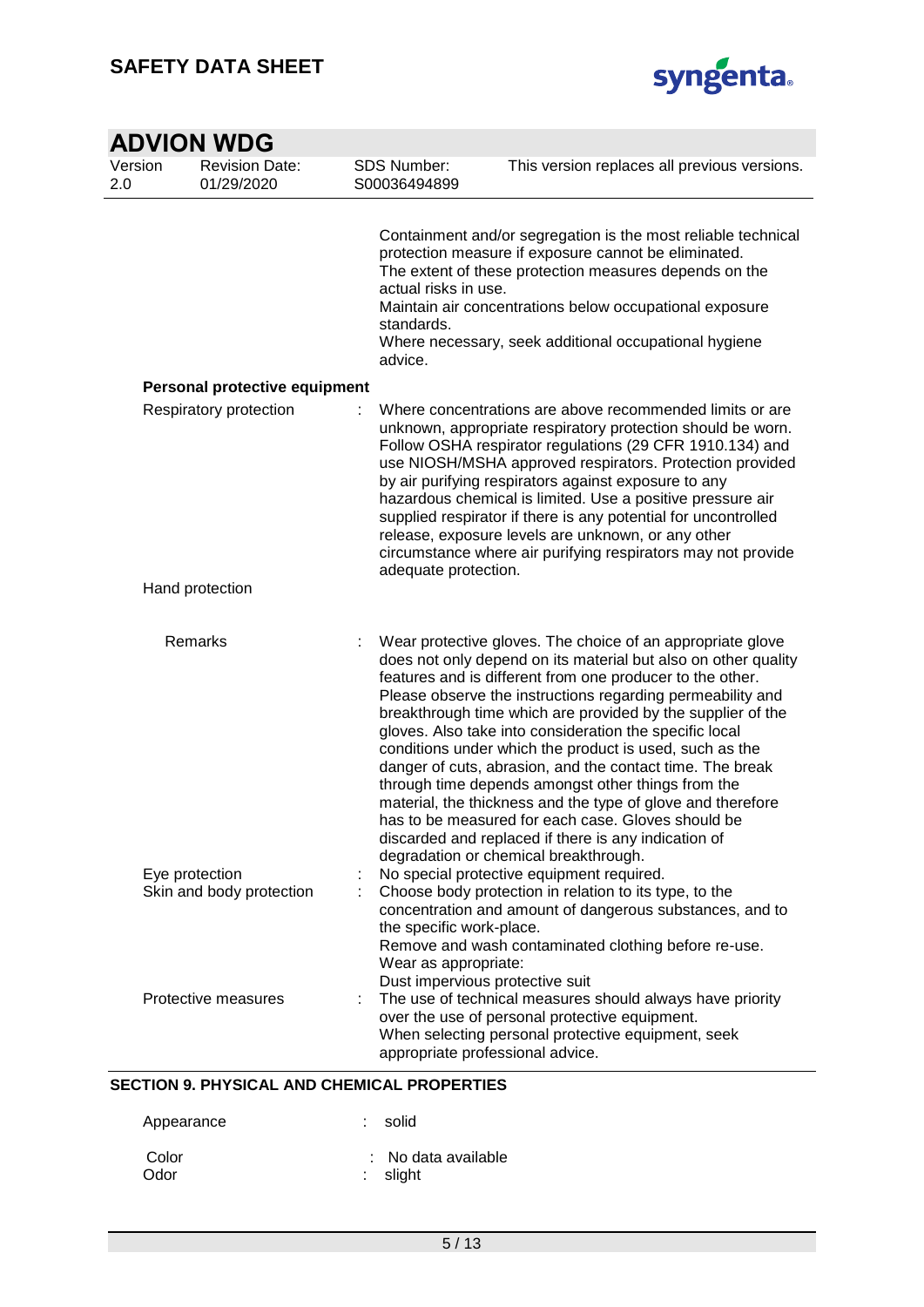

| 2.0 | Version         | <b>Revision Date:</b><br>01/29/2020                 |   | <b>SDS Number:</b><br>S00036494899 | This version replaces all previous versions. |
|-----|-----------------|-----------------------------------------------------|---|------------------------------------|----------------------------------------------|
|     |                 | <b>Odor Threshold</b>                               | ÷ | No data available                  |                                              |
|     | pH              |                                                     | ÷ | $8.1 - 9.1$                        |                                              |
|     |                 | Melting point/range                                 |   | No data available                  |                                              |
|     |                 | Boiling point/boiling range                         |   | No data available                  |                                              |
|     | Flash point     |                                                     |   | No data available                  |                                              |
|     |                 | Evaporation rate                                    |   | No data available                  |                                              |
|     |                 | Flammability (solid, gas)                           |   | No data available                  |                                              |
|     |                 | Upper explosion limit / Upper<br>flammability limit | ÷ | No data available                  |                                              |
|     |                 | Lower explosion limit / Lower<br>flammability limit | ÷ | No data available                  |                                              |
|     |                 | Vapor pressure                                      |   | No data available                  |                                              |
|     |                 | Relative vapor density                              |   | No data available                  |                                              |
|     | Solubility(ies) | Solubility in other solvents                        | ÷ | No data available                  |                                              |
|     | octanol/water   | Partition coefficient: n-                           |   | No data available                  |                                              |
|     |                 | Autoignition temperature                            |   | No data available                  |                                              |
|     |                 | Decomposition temperature                           | ÷ | No data available                  |                                              |
|     | Viscosity       | Viscosity, dynamic                                  |   | No data available                  |                                              |
|     |                 | <b>Explosive properties</b>                         |   | No data available                  |                                              |
|     |                 | Oxidizing properties                                |   | No data available                  |                                              |

### **SECTION 10. STABILITY AND REACTIVITY**

| Reactivity                          |    | None reasonably foreseeable.                                |
|-------------------------------------|----|-------------------------------------------------------------|
| Chemical stability                  |    | : Stable under normal conditions.                           |
| Possibility of hazardous reac- :    |    | No dangerous reaction known under conditions of normal use. |
| tions                               |    |                                                             |
| Conditions to avoid                 |    | : No decomposition if used as directed.                     |
| Incompatible materials              | ÷. | None known.                                                 |
| Hazardous decomposition<br>products | ÷. | No hazardous decomposition products are known.              |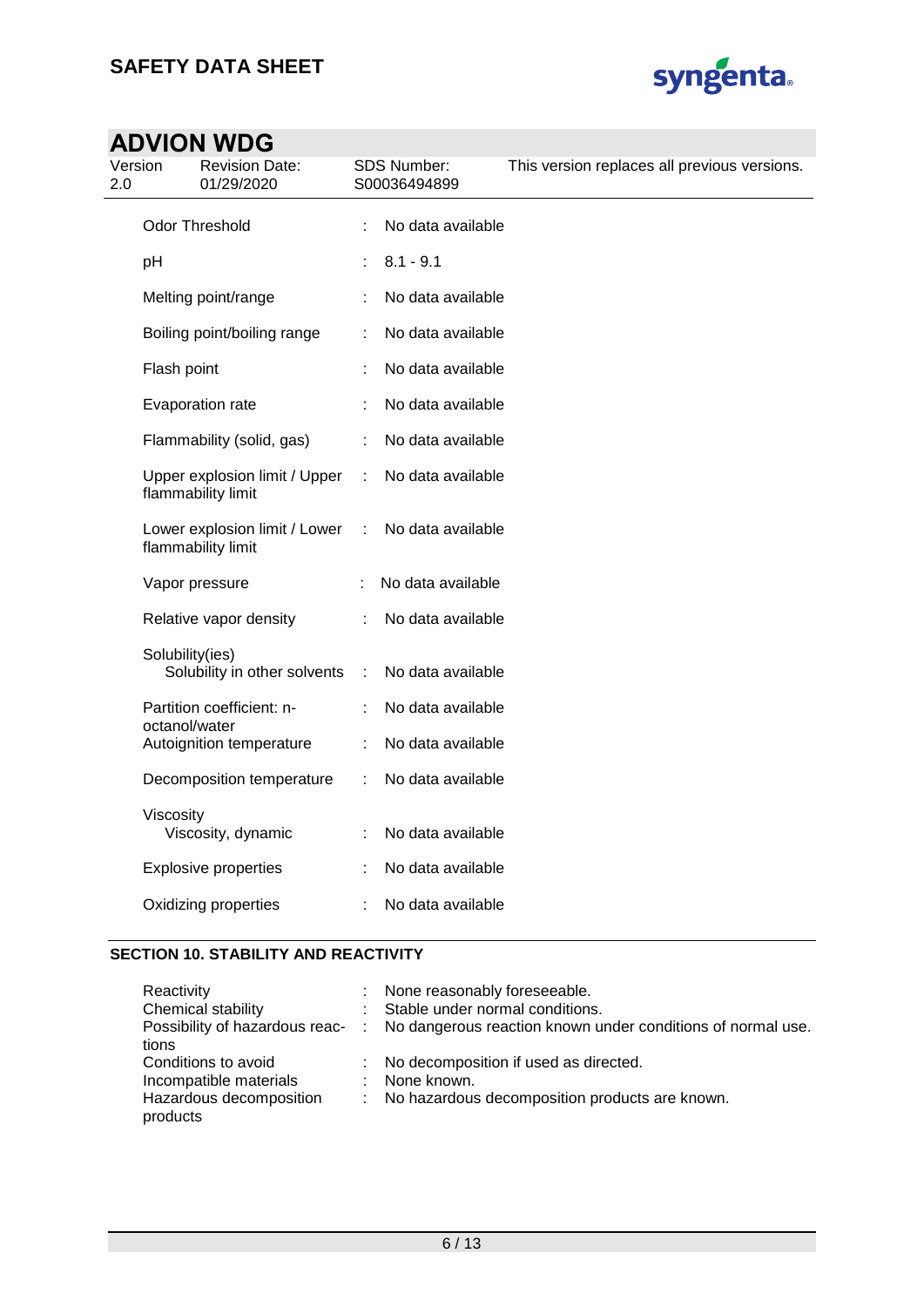

| Version | <b>Revision Date:</b> |
|---------|-----------------------|
| 2.0     | 01/29/2020            |

SDS Number: S00036494899 This version replaces all previous versions.

# **SECTION 11. TOXICOLOGICAL INFORMATION**

| Information on likely routes of exposure               |    |                                                                                                                                                                                                                                                                                     |
|--------------------------------------------------------|----|-------------------------------------------------------------------------------------------------------------------------------------------------------------------------------------------------------------------------------------------------------------------------------------|
| Ingestion<br>Inhalation<br>Skin contact<br>Eye contact |    |                                                                                                                                                                                                                                                                                     |
| <b>Acute toxicity</b>                                  |    |                                                                                                                                                                                                                                                                                     |
| <b>Product:</b>                                        |    |                                                                                                                                                                                                                                                                                     |
| Acute oral toxicity                                    |    | LD50 (Rat, female): 1,972 mg/kg                                                                                                                                                                                                                                                     |
| Acute inhalation toxicity                              | ÷. | LC50 (Rat, male and female): $> 2$ mg/l<br>Exposure time: 4 h<br>Test atmosphere: dust/mist<br>Assessment: The component/mixture is minimally toxic after<br>short term inhalation., The substance/mixture is not toxic on<br>inhalation as defined by dangerous goods regulations. |
| Acute dermal toxicity                                  |    | LD50 (Rat, male and female): $>$ 5,000 mg/kg                                                                                                                                                                                                                                        |
| <b>Components:</b>                                     |    |                                                                                                                                                                                                                                                                                     |
| indoxacarb:                                            |    |                                                                                                                                                                                                                                                                                     |
| Acute oral toxicity                                    |    | : LD50 (Rat, female): 179 - 268 mg/kg                                                                                                                                                                                                                                               |
| Acute inhalation toxicity                              |    | Assessment: The component/mixture is moderately toxic after<br>short term inhalation.                                                                                                                                                                                               |
| <b>Skin corrosion/irritation</b>                       |    |                                                                                                                                                                                                                                                                                     |
| <b>Product:</b>                                        |    |                                                                                                                                                                                                                                                                                     |
| Species<br>Result                                      |    | Rabbit<br>No skin irritation                                                                                                                                                                                                                                                        |
| Serious eye damage/eye irritation                      |    |                                                                                                                                                                                                                                                                                     |
| Product:                                               |    |                                                                                                                                                                                                                                                                                     |
| Species                                                |    | : Rabbit                                                                                                                                                                                                                                                                            |
| Result                                                 |    | No eye irritation                                                                                                                                                                                                                                                                   |
| Respiratory or skin sensitization                      |    |                                                                                                                                                                                                                                                                                     |
| Product:                                               |    |                                                                                                                                                                                                                                                                                     |
| <b>Test Type</b>                                       |    | mouse lymphoma cells                                                                                                                                                                                                                                                                |
| Species<br>Result                                      |    | Mouse<br>Did not cause sensitization on laboratory animals.                                                                                                                                                                                                                         |
|                                                        |    |                                                                                                                                                                                                                                                                                     |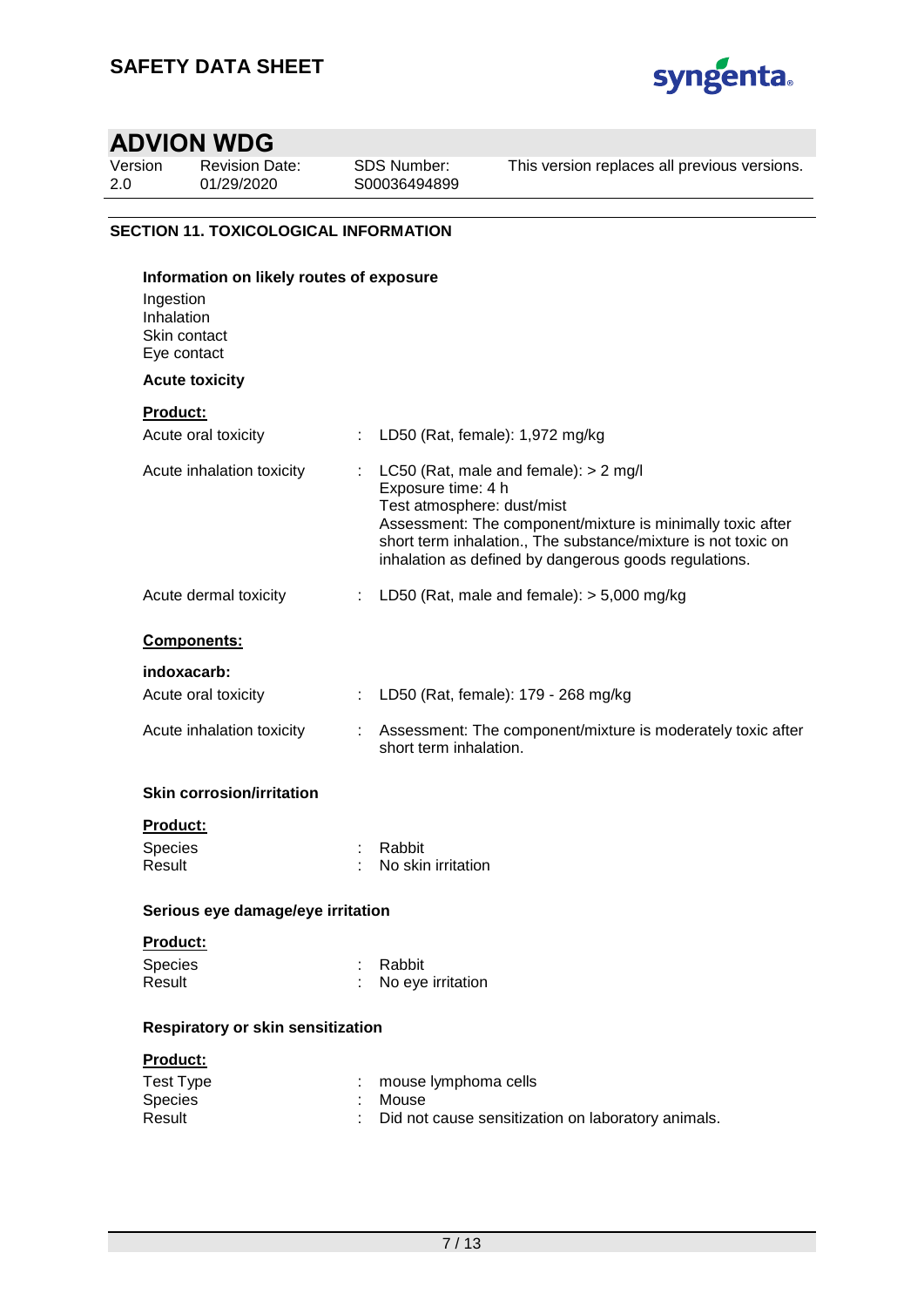

| Version<br>2.0 | <b>Revision Date:</b><br>01/29/2020                         |                               | <b>SDS Number:</b><br>S00036494899 | This version replaces all previous versions.                                                                |
|----------------|-------------------------------------------------------------|-------------------------------|------------------------------------|-------------------------------------------------------------------------------------------------------------|
| Result         | Components:<br>indoxacarb:                                  |                               |                                    | The product is a skin sensitizer, sub-category 1B.                                                          |
|                | <b>Germ cell mutagenicity</b>                               |                               |                                    |                                                                                                             |
|                | Components:                                                 |                               |                                    |                                                                                                             |
|                | indoxacarb:<br>Germ cell mutagenicity -<br>Assessment       |                               |                                    | : Animal testing did not show any mutagenic effects.                                                        |
|                | Carcinogenicity                                             |                               |                                    |                                                                                                             |
|                | Components:                                                 |                               |                                    |                                                                                                             |
| ment           | indoxacarb:<br>Carcinogenicity - Assess-                    | $\mathcal{L}^{\mathcal{L}}$ . |                                    | No evidence of carcinogenicity in animal studies.                                                           |
|                | <b>Reproductive toxicity</b>                                |                               |                                    |                                                                                                             |
|                | Components:                                                 |                               |                                    |                                                                                                             |
|                | indoxacarb:<br>Reproductive toxicity - As-<br>:<br>sessment |                               | No toxicity to reproduction        |                                                                                                             |
|                | <b>STOT-repeated exposure</b>                               |                               |                                    |                                                                                                             |
|                | Components:                                                 |                               |                                    |                                                                                                             |
|                | indoxacarb:                                                 |                               |                                    |                                                                                                             |
|                | <b>Target Organs</b><br>Assessment                          |                               | Blood, Heart, Nervous system       | The substance or mixture is classified as specific target organ<br>toxicant, repeated exposure, category 1. |
|                | dioxosilane:                                                |                               |                                    |                                                                                                             |
|                | Routes of exposure<br><b>Target Organs</b><br>Assessment    |                               | Inhalation<br>Lungs                | The substance or mixture is classified as specific target organ<br>toxicant, repeated exposure, category 1. |

| Ecotoxicity |  |
|-------------|--|
|             |  |

## **Components:**

## **indoxacarb:**

Toxicity to fish : LC50 (Oncorhynchus mykiss (rainbow trout)): 0.65 mg/l Exposure time: 96 h

Toxicity to daphnia and other : EC50 (Daphnia magna (Water flea)): 0.6 mg/l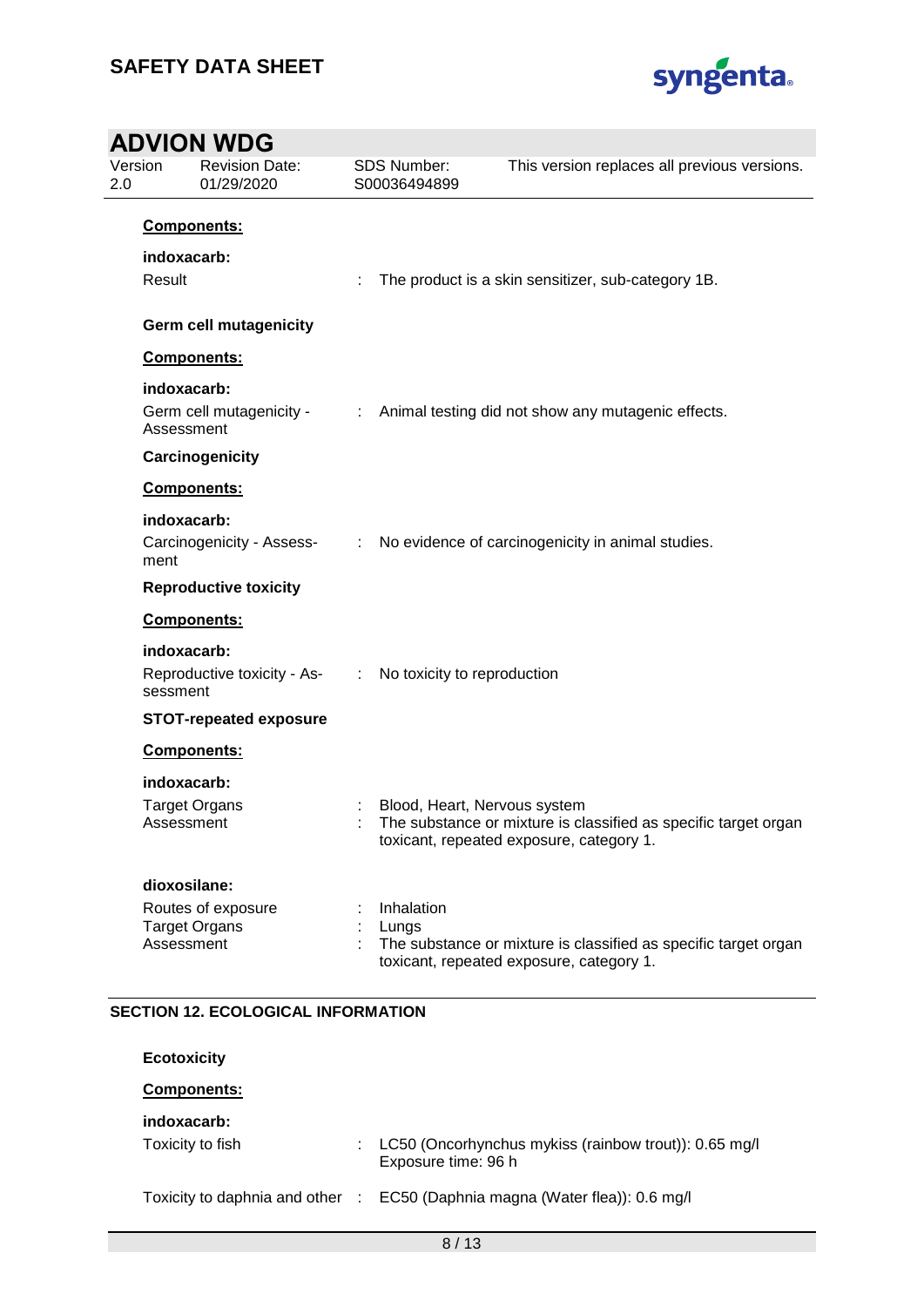

| Version      | <b>Revision Date:</b><br>01/29/2020                              |       | <b>SDS Number:</b><br>S00036494899 | This version replaces all previous versions.                                            |
|--------------|------------------------------------------------------------------|-------|------------------------------------|-----------------------------------------------------------------------------------------|
|              | aquatic invertebrates                                            |       | Exposure time: 48 h                |                                                                                         |
| plants       | Toxicity to algae/aquatic                                        |       | Exposure time: 14 d                | : EC50 (Lemna gibba (gibbous duckweed)): > 84.3 mg/l                                    |
| icity)       | Toxicity to fish (Chronic tox-                                   | ÷     | Exposure time: 90 zd               | NOEC (Oncorhynchus mykiss (rainbow trout)): 0.15 mg/l                                   |
| ic toxicity) | Toxicity to daphnia and other :<br>aquatic invertebrates (Chron- |       | Exposure time: 21 zd               | NOEC (Daphnia magna (Water flea)): 0.09 mg/l                                            |
|              | titanium dioxide:                                                |       |                                    |                                                                                         |
| plants       | Toxicity to algae/aquatic                                        |       | Exposure time: 72 h                | : EC50 (Skeletonema costatum (marine diatom)): > 10,000 mg/l                            |
|              | <b>Ecotoxicology Assessment</b>                                  |       |                                    |                                                                                         |
|              | Acute aquatic toxicity                                           | ÷     |                                    | This product has no known ecotoxicological effects.                                     |
|              | Chronic aquatic toxicity                                         | ÷     |                                    | This product has no known ecotoxicological effects.                                     |
|              | <b>Persistence and degradability</b>                             |       |                                    |                                                                                         |
|              | Components:                                                      |       |                                    |                                                                                         |
|              | indoxacarb:<br>Biodegradability                                  | ÷.    |                                    | Result: Not readily biodegradable.                                                      |
|              | <b>Bioaccumulative potential</b>                                 |       |                                    |                                                                                         |
|              | Components:                                                      |       |                                    |                                                                                         |
|              | indoxacarb:                                                      |       |                                    |                                                                                         |
|              | <b>Bioaccumulation</b>                                           |       | Exposure time: 21 zd               | Species: Lepomis macrochirus (Bluegill sunfish)<br>Bioconcentration factor (BCF): 950.3 |
|              | <b>Mobility in soil</b>                                          |       |                                    |                                                                                         |
|              | Components:                                                      |       |                                    |                                                                                         |
|              | indoxacarb:                                                      |       |                                    |                                                                                         |
|              | Distribution among environ-<br>mental compartments               | diam. | Remarks: No data available         |                                                                                         |
|              | Other adverse effects                                            |       |                                    |                                                                                         |
|              | No data available                                                |       |                                    |                                                                                         |

| Disposal methods    |                                                                                                                             |
|---------------------|-----------------------------------------------------------------------------------------------------------------------------|
| Waste from residues | : Do not contaminate ponds, waterways or ditches with<br>chemical or used container.<br>Do not dispose of waste into sewer. |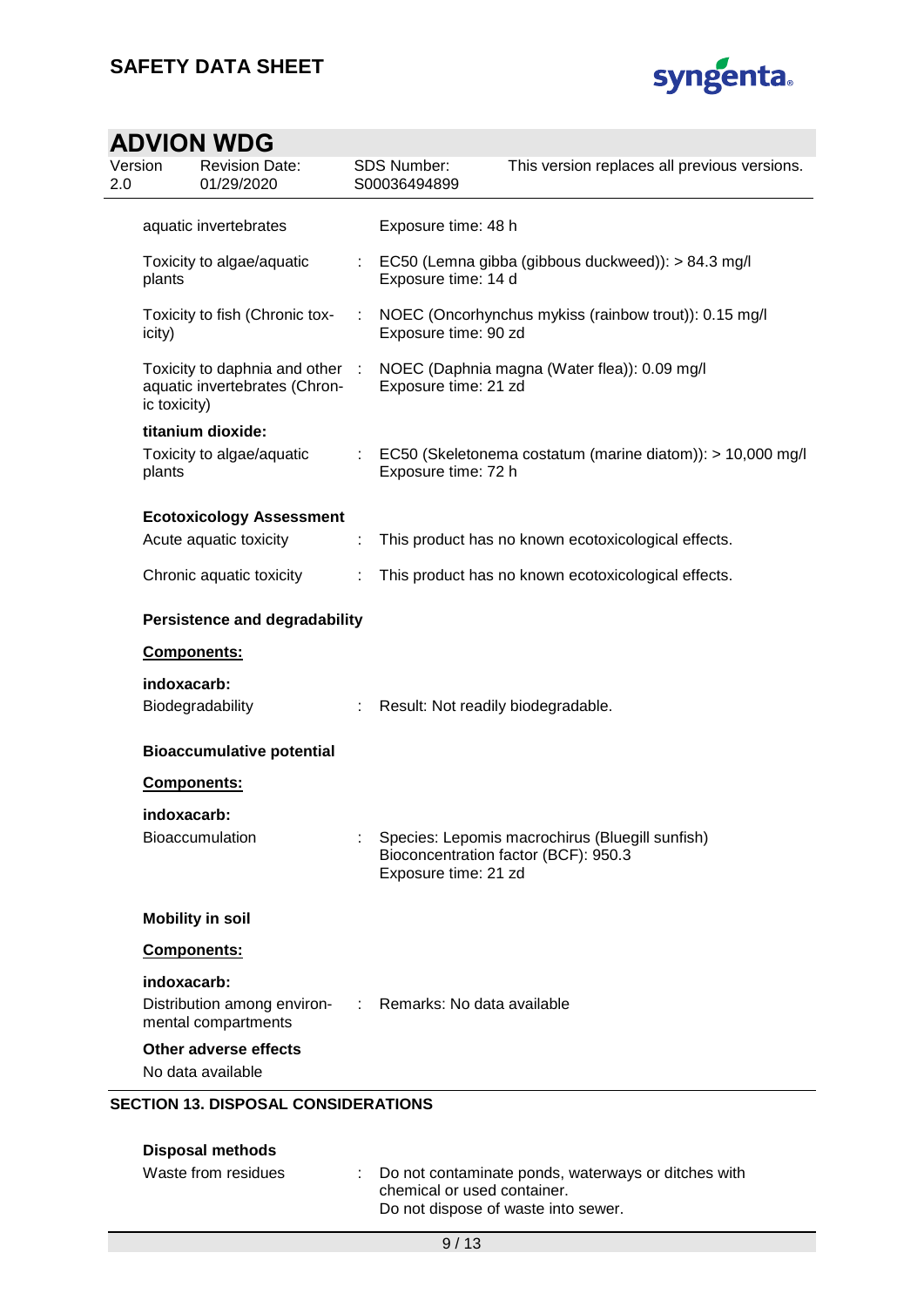

| Version<br><b>Revision Date:</b><br>01/29/2020<br>2.0 |                        | <b>SDS Number:</b><br>S00036494899                                                                                              | This version replaces all previous versions.                                                                                                                                                                                |
|-------------------------------------------------------|------------------------|---------------------------------------------------------------------------------------------------------------------------------|-----------------------------------------------------------------------------------------------------------------------------------------------------------------------------------------------------------------------------|
|                                                       | Contaminated packaging | incineration.<br>local regulations.<br>Empty remaining contents.<br>Triple rinse containers.<br>Do not re-use empty containers. | Where possible recycling is preferred to disposal or<br>If recycling is not practicable, dispose of in compliance with<br>Empty containers should be taken to an approved waste<br>handling site for recycling or disposal. |

# **SECTION 14. TRANSPORT INFORMATION**

## **International Regulations**

| <b>UNRTDG</b>                |                                                           |
|------------------------------|-----------------------------------------------------------|
| UN number                    | <b>UN 3077</b>                                            |
| Proper shipping name         | ENVIRONMENTALLY HAZARDOUS SUBSTANCE, SOLID,               |
|                              | N.O.S.                                                    |
|                              | (INDOXACARB)                                              |
| Class                        | 9                                                         |
| Packing group                | $\mathbf{III}$                                            |
| Labels                       | 9                                                         |
| <b>IATA-DGR</b>              |                                                           |
| UN/ID No.                    | <b>UN 3077</b>                                            |
| Proper shipping name         | Environmentally hazardous substance, solid, n.o.s.        |
|                              | (INDOXACARB)                                              |
| Class                        | 9                                                         |
| Packing group                | Ш                                                         |
| Labels                       | Class 9 - Miscellaneous dangerous substances and articles |
| Packing instruction (cargo   | 956                                                       |
| aircraft)                    |                                                           |
| Packing instruction (passen- | 956                                                       |
| ger aircraft)                |                                                           |
| Environmentally hazardous    | yes                                                       |
| <b>IMDG-Code</b>             |                                                           |
| UN number                    | <b>UN 3077</b>                                            |
| Proper shipping name         | ENVIRONMENTALLY HAZARDOUS SUBSTANCE, SOLID,               |
|                              | <b>N.O.S.</b>                                             |
|                              | (INDOXACARB)                                              |
| Class                        | 9                                                         |
| Packing group                | Ш                                                         |
| Labels                       | 9                                                         |
| EmS Code                     | $F-A, S-F$                                                |
| Marine pollutant             | yes                                                       |
|                              |                                                           |

### **Transport in bulk according to Annex II of MARPOL 73/78 and the IBC Code**

Not applicable for product as supplied.

### **Domestic regulation**

### **49 CFR**

Not regulated as a dangerous good Remarks : Shipment by ground under DOT is non-regulated; however it may be shipped per the applicable hazard classification to facilitate multi-modal transport involving ICAO (IATA) or IMO.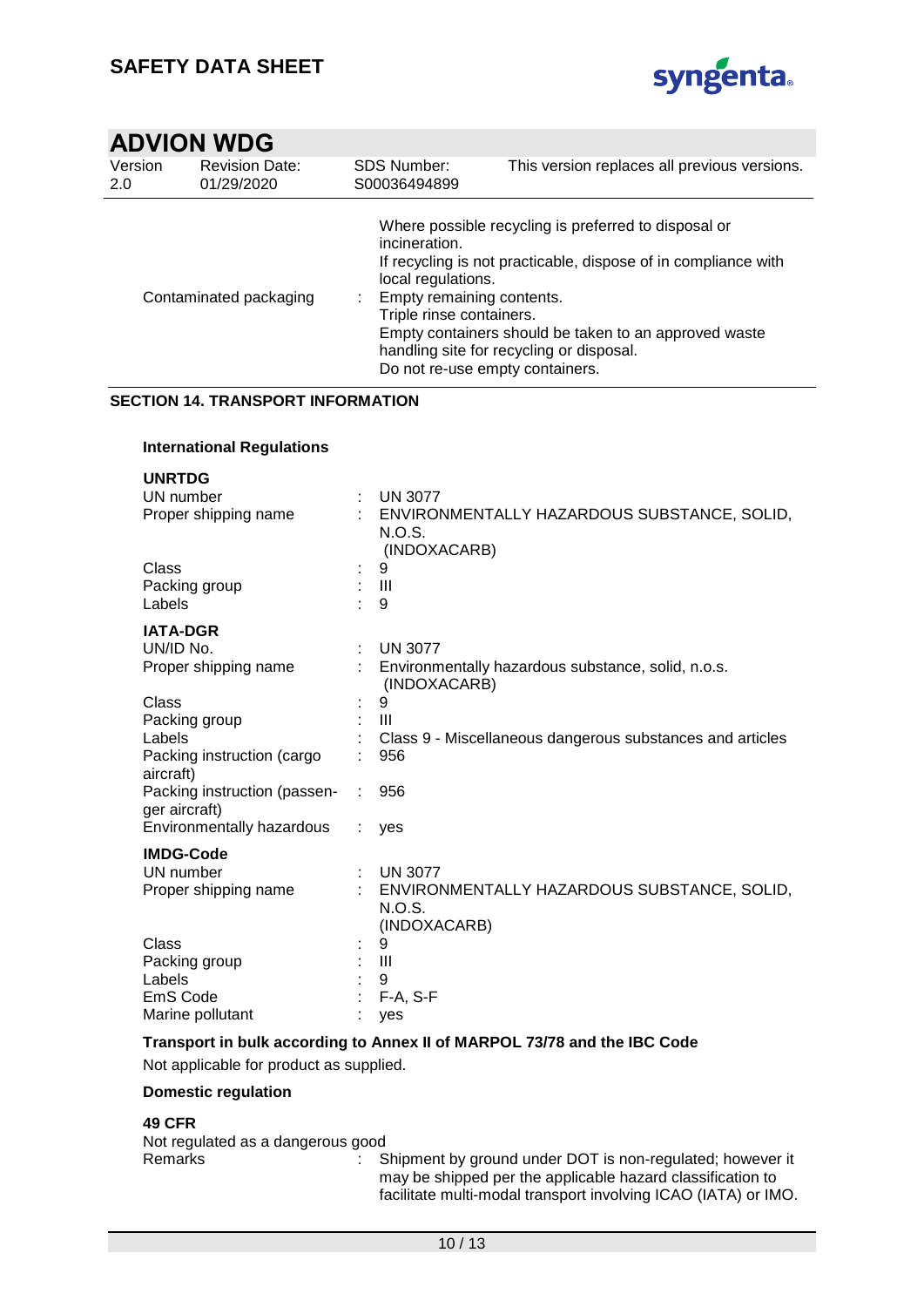

| Version | <b>Revision Date:</b> |  |
|---------|-----------------------|--|
| -2.0    | 01/29/2020            |  |

SDS Number: S00036494899 This version replaces all previous versions.

#### **Special precautions for user**

The transport classification(s) provided herein are for informational purposes only, and solely based upon the properties of the unpackaged material as it is described within this Safety Data Sheet. Transportation classifications may vary by mode of transportation, package sizes, and variations in regional or country regulations.

#### **SECTION 15. REGULATORY INFORMATION**

This chemical is a pesticide product registered by the Environmental Protection Agency and is subject to certain labeling requirements under federal pesticide law. These requirements differ from the classification criteria and hazard information required for safety data sheets, and for workplace labels of non-pesticide chemicals. Following is the hazard information as required on the pesticide label: **Caution** Harmful if swallowed.

Causes moderate eye irritation. Harmful if absorbed through skin. Avoid contact with skin, eyes or clothing. Wash thoroughly with soap and water after handling. Harmful if inhaled. Avoid breathing dust. Avoid breathing spray mist. Avoid breathing vapors. Remove and wash contaminated clothing before re-use.

### **EPCRA - Emergency Planning and Community Right-to-Know**

### **CERCLA Reportable Quantity**

This material does not contain any components with a CERCLA RQ.

#### **SARA 304 Extremely Hazardous Substances Reportable Quantity**

This material does not contain any components with a section 304 EHS RQ.

### **SARA 302 Extremely Hazardous Substances Threshold Planning Quantity**

This material does not contain any components with a section 302 EHS TPQ.

| SARA 311/312 Hazards |    | Acute toxicity (any route of exposure)<br>Carcinogenicity<br>Specific target organ toxicity (single or repeated exposure)                                                               |
|----------------------|----|-----------------------------------------------------------------------------------------------------------------------------------------------------------------------------------------|
| <b>SARA 313</b>      | t. | This material does not contain any chemical components with<br>known CAS numbers that exceed the threshold (De Minimis)<br>reporting levels established by SARA Title III, Section 313. |

### **The ingredients of this product are reported in the following inventories:**

| <b>TSCA</b> |  | On the inventory, or in compliance with the inventory |  |  |  |  |  |  |  |
|-------------|--|-------------------------------------------------------|--|--|--|--|--|--|--|
|-------------|--|-------------------------------------------------------|--|--|--|--|--|--|--|

### **TSCA list**

No substances are subject to a Significant New Use Rule.

No substances are subject to TSCA 12(b) export notification requirements.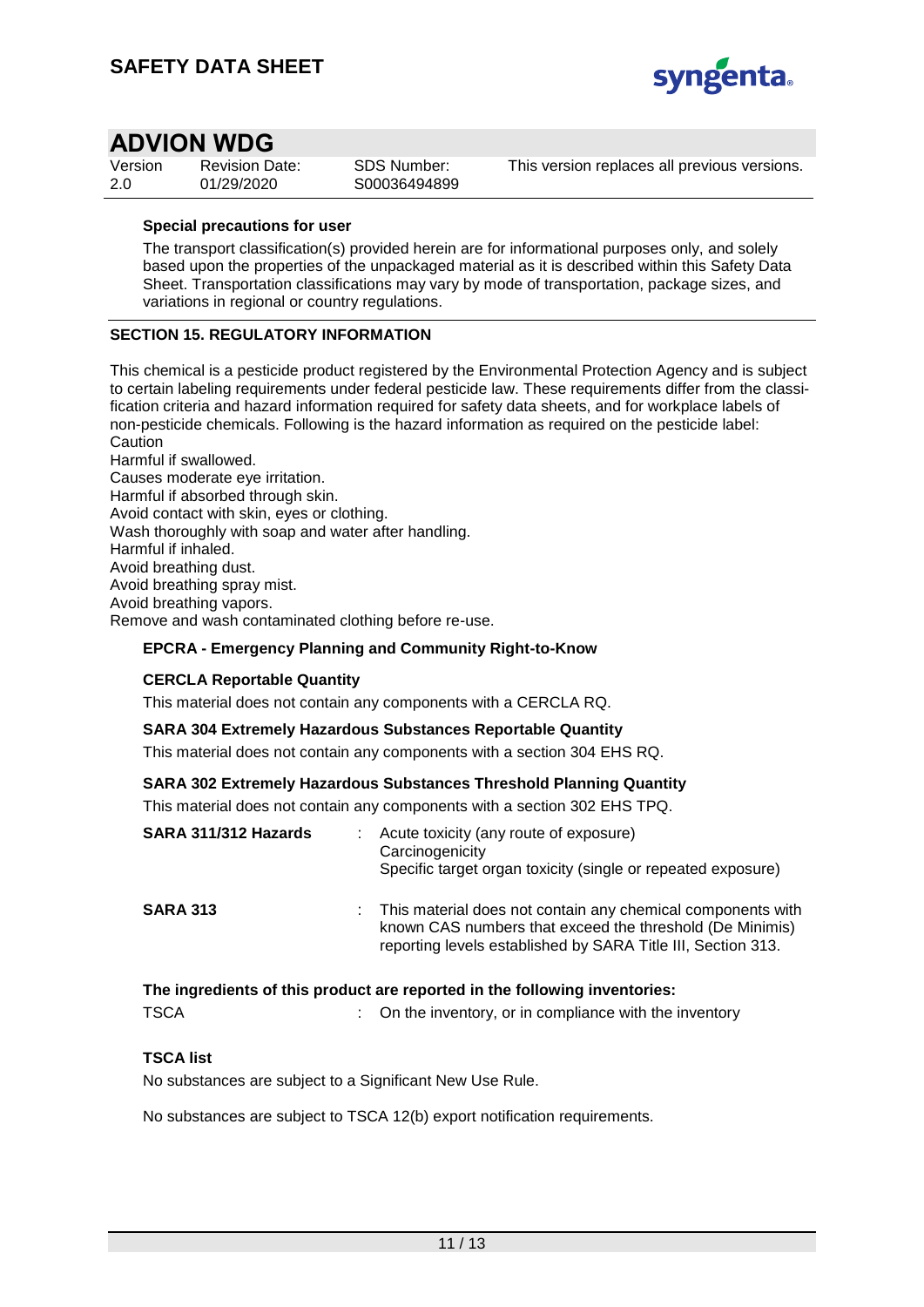

Version 2.0

Revision Date: 01/29/2020

SDS Number: S00036494899 This version replaces all previous versions.

# **SECTION 16. OTHER INFORMATION**

#### **Further information**





HMIS® ratings are based on a 0-4 rating scale, with 0 representing minimal hazards or risks, and 4 representing significant hazards or risks. The "\*" represents a chronic hazard, while the "/" represents the absence of a chronic hazard.

#### **Full text of other abbreviations** ACGIH : USA. ACGIH Threshold Limit Values (TLV) NIOSH REL : USA. NIOSH Recommended Exposure Limits OSHA Z-1 : USA. Occupational Exposure Limits (OSHA) - Table Z-1 Limits for Air Contaminants OSHA Z-3 : USA. Occupational Exposure Limits (OSHA) - Table Z-3 Mineral Dusts ACGIH / TWA : 8-hour, time-weighted average NIOSH REL / TWA : Time-weighted average concentration for up to a 10-hour workday during a 40-hour workweek OSHA Z-1 / TWA : 8-hour time weighted average OSHA Z-3 / TWA : 8-hour time weighted average

AICS - Australian Inventory of Chemical Substances; ASTM - American Society for the Testing of Materials; bw - Body weight; CERCLA - Comprehensive Environmental Response, Compensation, and Liability Act; CMR - Carcinogen, Mutagen or Reproductive Toxicant; DIN - Standard of the German Institute for Standardisation; DOT - Department of Transportation; DSL - Domestic Substances List (Canada); ECx - Concentration associated with x% response; EHS - Extremely Hazardous Substance; ELx - Loading rate associated with x% response; EmS - Emergency Schedule; ENCS - Existing and New Chemical Substances (Japan); ErCx - Concentration associated with x% growth rate response; ERG - Emergency Response Guide; GHS - Globally Harmonized System; GLP - Good Laboratory Practice; HMIS - Hazardous Materials Identification System; IARC - International Agency for Research on Cancer; IATA - International Air Transport Association; IBC - International Code for the Construction and Equipment of Ships carrying Dangerous Chemicals in Bulk; IC50 - Half maximal inhibitory concentration; ICAO - International Civil Aviation Organization; IECSC - Inventory of Existing Chemical Substances in China; IMDG - International Maritime Dangerous Goods; IMO - International Maritime Organization; ISHL - Industrial Safety and Health Law (Japan); ISO - International Organisation for Standardization; KECI - Korea Existing Chemicals Inventory; LC50 - Lethal Concentration to 50 % of a test population; LD50 - Lethal Dose to 50% of a test population (Median Lethal Dose); MARPOL - International Convention for the Prevention of Pollution from Ships; MSHA - Mine Safety and Health Administration; n.o.s. - Not Otherwise Specified; NFPA - National Fire Protection Association; NO(A)EC - No Observed (Adverse) Effect Concentration; NO(A)EL - No Observed (Adverse) Effect Level; NOELR - No Observable